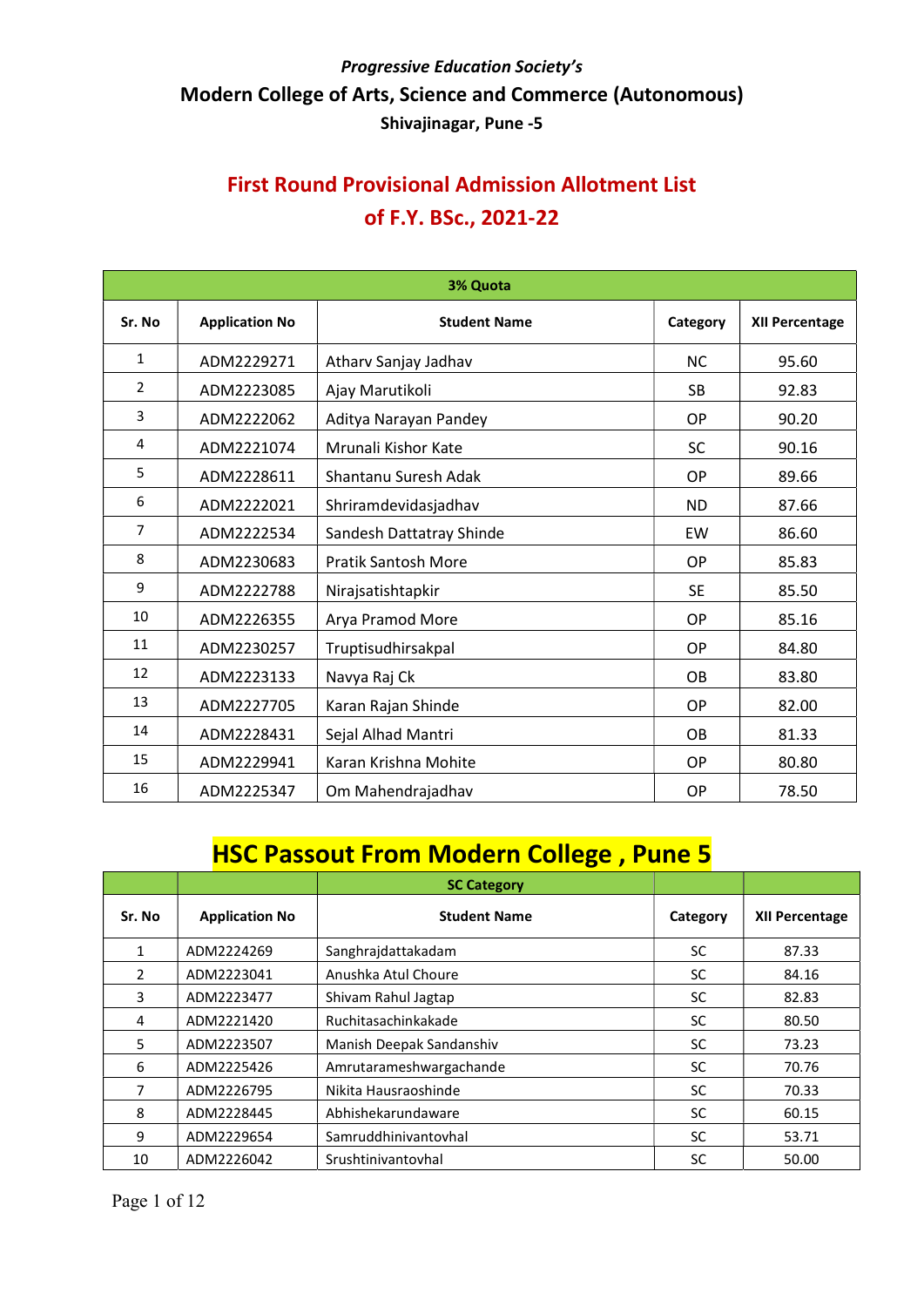#### First Round Provisional Admission Allotment List

| 11             | ADM2223813            | Tejas Bapu Kawre          | <b>SC</b>  | 47.69                 |
|----------------|-----------------------|---------------------------|------------|-----------------------|
|                |                       | <b>St Category</b>        |            |                       |
| Sr. No         | <b>Application No</b> | <b>Student Name</b>       | Category   | <b>XII Percentage</b> |
| 1              | ADM2225561            | Subodh Jalindar Sabale    | <b>ST</b>  | 87.33                 |
| $\overline{2}$ | ADM2222204            | Tejas Khevaji Talape      | <b>ST</b>  | 81.83                 |
| 3              | ADM2225848            | Manisha Subhash Dhindale  | <b>ST</b>  | 70.16                 |
| 4              | ADM2230828            | Mithaleshramsingtadami    | <b>ST</b>  | 52.92                 |
|                |                       | Nt-A / Vjnt / Vjdt        |            |                       |
| Sr. No         | <b>Application No</b> | <b>Student Name</b>       | Category   | XII Percentage        |
| 1              | ADM2221861            | Aniketvijaysingpawar      | VJDT/NT(A) | 85.00                 |
| $\overline{2}$ | ADM2226863            | Rahul Pursing Rathod      | VJDT/NT(A) | 83.33                 |
| 3              | ADM2226352            | Saniya Vijay Rathod       | VJDT/NT(A) | 81.83                 |
|                |                       | <b>Nt B Category</b>      |            |                       |
| Sr. No         | <b>Application No</b> | <b>Student Name</b>       | Category   | <b>XII Percentage</b> |
| $\mathbf{1}$   | ADM2225760            | Suresh Bhimrao Tele       | NT(B)      | 85.66                 |
|                |                       | <b>Nt C Category</b>      |            |                       |
| Sr. No         | <b>Application No</b> | <b>Student Name</b>       | Category   | XII Percentage        |
| $\mathbf{1}$   | ADM2223745            | Ganesh Santoshwaje        | NT(C)      | 87.83                 |
| $\overline{2}$ | ADM2225113            | Bharat Prakashyamgar      | NT(C)      | 78.61                 |
| 3              | ADM2231045            | Aaditya Sunil Mane        | NT(C)      | 74.16                 |
| 4              | ADM2227273            | Sandipashrubakorde        | NT(C)      | 55.23                 |
|                |                       | <b>Nt D Category</b>      |            |                       |
| Sr. No         | <b>Application No</b> | <b>Student Name</b>       | Category   | <b>XII Percentage</b> |
| 1              | ADM2227824            | Rohir Ram Dhakane         | NT(D)      | 91.17                 |
|                |                       | <b>Sbc Category</b>       |            |                       |
| Sr. No         | <b>Application No</b> | <b>Student Name</b>       | Category   | <b>XII Percentage</b> |
| $\mathbf{1}$   |                       |                           |            |                       |
| $\overline{2}$ |                       |                           |            |                       |
|                |                       | <b>Obc Category</b>       |            |                       |
| Sr. No         | <b>Application No</b> | <b>Student Name</b>       | Category   | <b>XII Percentage</b> |
| 1              | ADM2229418            | Naina Vikesh Mandwekar    | OBC        | 95.00                 |
| $\overline{2}$ | ADM2230864            | Nilesh Prakash Mohurle    | OBC        | 88.66                 |
| 3              | ADM2224806            | Ishwari Rameshrao Bhakare | OBC        | 88.66                 |
| 4              | ADM2222981            | Vaibhavdattatraydomale    | OBC        | 87.16                 |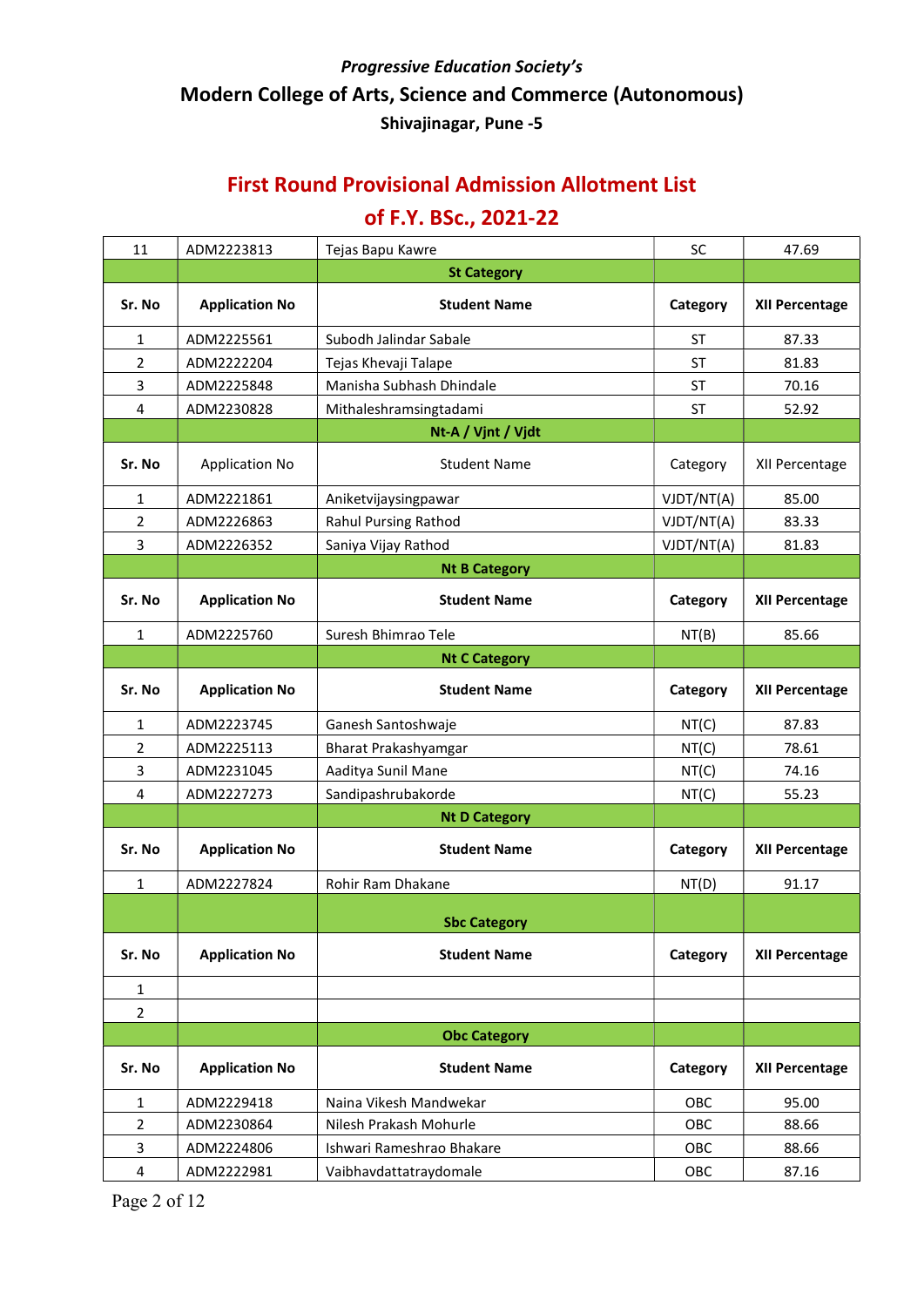#### First Round Provisional Admission Allotment List

| 5              | ADM2230104            | Anuradha Santosh Kadlag        | <b>OBC</b>  | 83.66                 |  |
|----------------|-----------------------|--------------------------------|-------------|-----------------------|--|
| 6              | ADM2228601            | Karanrajeshshende              | <b>OBC</b>  | 83.16                 |  |
| $\overline{7}$ | ADM2228416            | Piyush Amol Kahale             | <b>OBC</b>  | 80.66                 |  |
| 8              | ADM2230807            | Tejasgorakhhargude             | OBC         | 79.33                 |  |
| 9              | ADM2224501            | Harshad Popat Wakhare          | OBC         | 72.33                 |  |
| 10             | ADM2229158            | Prathamesh Vijay Potdar        | <b>OBC</b>  | 70.00                 |  |
| 11             | ADM2225369            | Avdhootramchandragaikwad       | OBC         | 61.50                 |  |
| 12             | ADM2225901            | Pratiksha Ravaji Ghule         | <b>OBC</b>  | 53.07                 |  |
| 13             | ADM2224616            | Fiza Raju Mulani               | <b>OBC</b>  | 50.61                 |  |
| 14             | ADM2224464            | Mahesh Narayan Gaikwad         | <b>OBC</b>  | 50.00                 |  |
|                |                       | <b>Ews Category</b>            |             |                       |  |
| Sr. No         | <b>Application No</b> | <b>Student Name</b>            | Category    | <b>XII Percentage</b> |  |
|                |                       |                                |             |                       |  |
|                |                       | <b>Open Category</b>           |             |                       |  |
| $\mathbf{1}$   | ADM2229438            | Tejashri Ramesh Kute           | Open        | 95.00                 |  |
| $\overline{2}$ | ADM2225479            | Tejashree Raghothaman          | Open        | 92.83                 |  |
| 3              | ADM2221101            | Tejaswini Machhindra Pawase    | Open        | 92.33                 |  |
| 4              | ADM2227231            | Prachi Pramod Gandhi           | Open        | 90.66                 |  |
| 5              | ADM2226928            | Pratiksha Kailas Nagane        | Open        | 89.00                 |  |
| 6              | ADM2230247            | Dnyaneshwari Avinash Waman     | Open        | 83.66                 |  |
| $\overline{7}$ | ADM2226492            | Santoshi Dhanaji Bhendavadekar | Open        | 82.83                 |  |
| 8              | ADM2231002            | <b>Pranitnitin Parker</b>      | Open        | 77.00                 |  |
| 9              | ADM2230905            | Shubham Ramesh Yadav           | <b>SEBC</b> | 76.00                 |  |
| 10             | ADM2227668            | Shrungi Ramdas Pawar           | Open        | 74.00                 |  |
| 11             | ADM2222563            | Yash Dilip Balwadkar           | Open        | 73.33                 |  |
| 12             | ADM2231083            | Sujit Pravin Pingale           | Open        | 61.83                 |  |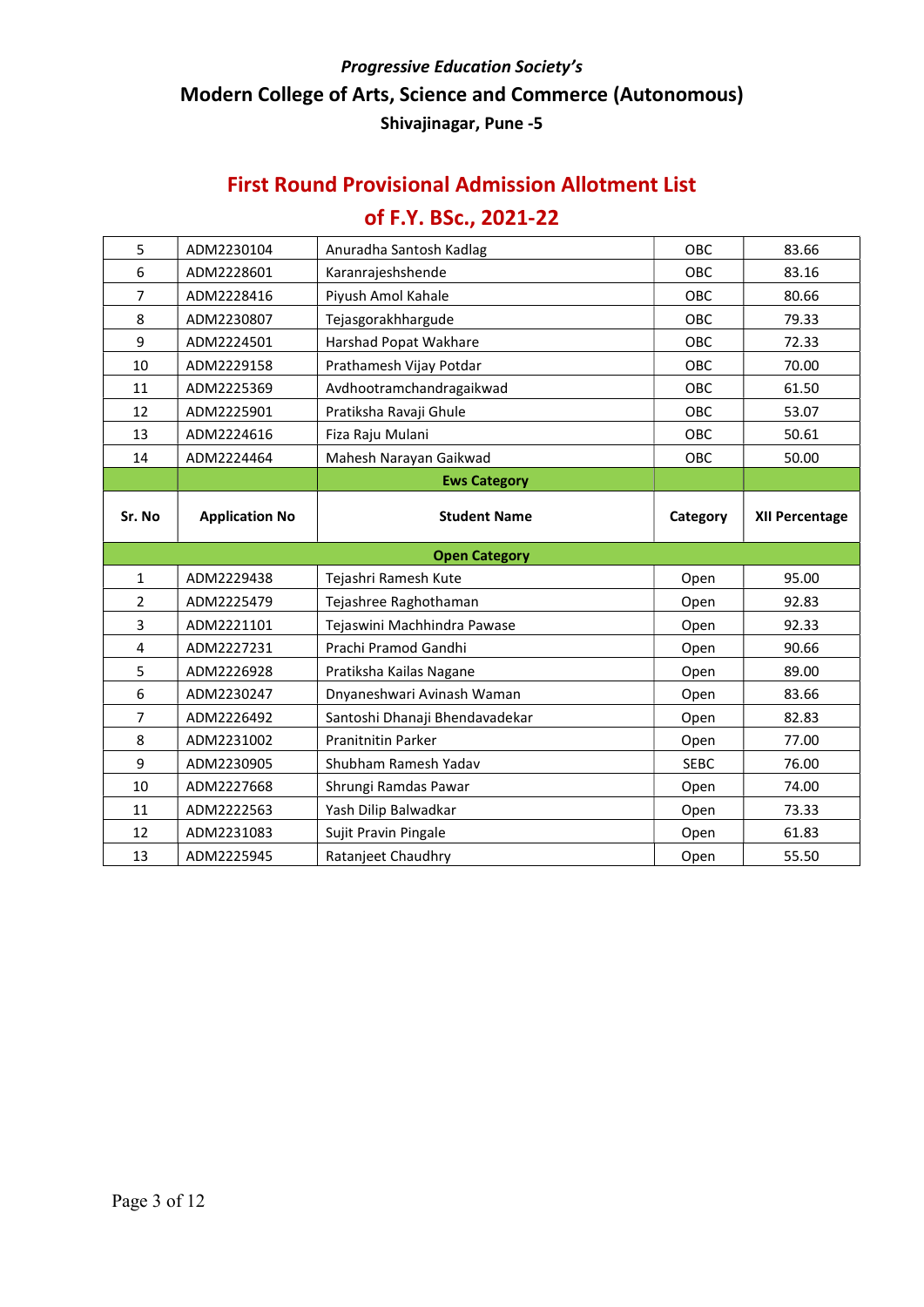# First Round Provisional Admission Allotment List of F.Y. BSc., 2021-22

| <b>HSC Pass out From Other than Modern College, Pune 5</b> |                       |                              |           |                |
|------------------------------------------------------------|-----------------------|------------------------------|-----------|----------------|
|                                                            |                       | <b>SC Category</b>           |           |                |
| Sr. No                                                     | <b>Application No</b> | <b>Student Name</b>          | Category  | XII Percentage |
| $\mathbf{1}$                                               | ADM2228371            | Shrunkhalabhaskarkambale     | <b>SC</b> | 95.50          |
| $\overline{2}$                                             | ADM2227726            | Pratiksha Sunil Gawai        | <b>SC</b> | 94.16          |
| 3                                                          | ADM2226174            | Chetan                       | <b>SC</b> | 93.80          |
| 4                                                          | ADM2227831            | Grishma Jaypal Patil         | SC        | 92.66          |
| 5                                                          | ADM2227462            | Rujuta Manoj Bhadre          | SC        | 92.33          |
| 6                                                          | ADM2227090            | Sanathpradipgaikwad          | <b>SC</b> | 92.16          |
| $\overline{7}$                                             | ADM2227025            | Maithili Chiran Tirpude      | SC        | 91.50          |
| 8                                                          | ADM2222423            | Ashishrajkumarganvir         | SC        | 91.33          |
| 9                                                          | ADM2225671            | Mayuri Hanamant Tupe         | SC        | 91.00          |
| 10                                                         | ADM2221034            | Jyotianandraonetane          | <b>SC</b> | 90.33          |
| 11                                                         | ADM2226213            | Tusharbhausahebsonwane       | SC        | 89.00          |
| 12                                                         | ADM2227132            | Kunal Ashok Ingole           | <b>SC</b> | 87.33          |
| 13                                                         | ADM2222153            | <b>Pravin Anand Shinde</b>   | SC        | 85.16          |
| 14                                                         | ADM2228790            | Vidyasagar Vishwanand Jagtap | SC        | 84.66          |
| 15                                                         | ADM2230504            | Amit Sanjay Achawalkar       | SC        | 84.33          |
| 16                                                         | ADM2225331            | Vedantprakashnehar           | SC        | 83.60          |
| 17                                                         | ADM2230876            | Yash Ajay Shinde             | SC        | 83.33          |
| 18                                                         | ADM2229067            | Samyak Pankaj Chawre         | <b>SC</b> | 82.83          |
| 19                                                         | ADM2226922            | Sanket Sukhadeo Humane       | SC        | 82.83          |
| 20                                                         | ADM2223997            | Athangkeshavjadhav           | SC        | 82.33          |
| 21                                                         | ADM2225694            | Harshata Pravin Burewar      | <b>SC</b> | 82.00          |
| 22                                                         | ADM2226771            | Sameer Milindgangurde        | <b>SC</b> | 81.33          |
| 23                                                         | ADM2230877            | Atul Sopan Dhone             | <b>SC</b> | 80.66          |
| 24                                                         | ADM2230403            | Ajay Yadavraokamble          | <b>SC</b> | 79.83          |
| 25                                                         | ADM2229274            | Mrugendra Sudhakar Gajbhiye  | <b>SC</b> | 79.50          |
| 26                                                         | ADM2227258            | Yashwantshrikrushnabhagat    | SC        | 78.50          |
| 27                                                         | ADM2221405            | 4Bhijitvivek Mane            | <b>SC</b> | 78.50          |
| 28                                                         | ADM2227564            | Chandan Kumar                | <b>SC</b> | 78.33          |
| 29                                                         | ADM2230842            | Nikhil Milindbansod          | <b>SC</b> | 77.38          |
| 30                                                         | ADM2221473            | Anushkakamleshgaikwad        | <b>SC</b> | 76.16          |
| 31                                                         | ADM2228377            | Mohit Manojkumar Tawade      | <b>SC</b> | 75.60          |
| 32                                                         | ADM2222351            | Apeksha Nandan Panpatil      | SC        | 75.00          |
| 33                                                         | ADM2227672            | Kishoruttamraokurwade        | <b>SC</b> | 74.20          |
| 34                                                         | ADM2228529            | Adinathyuvrajdhurandhare     | <b>SC</b> | 73.00          |
| 35                                                         | ADM2222870            | Khushboo Anil Mehroliya      | SC        | 72.83          |

Page 4 of 12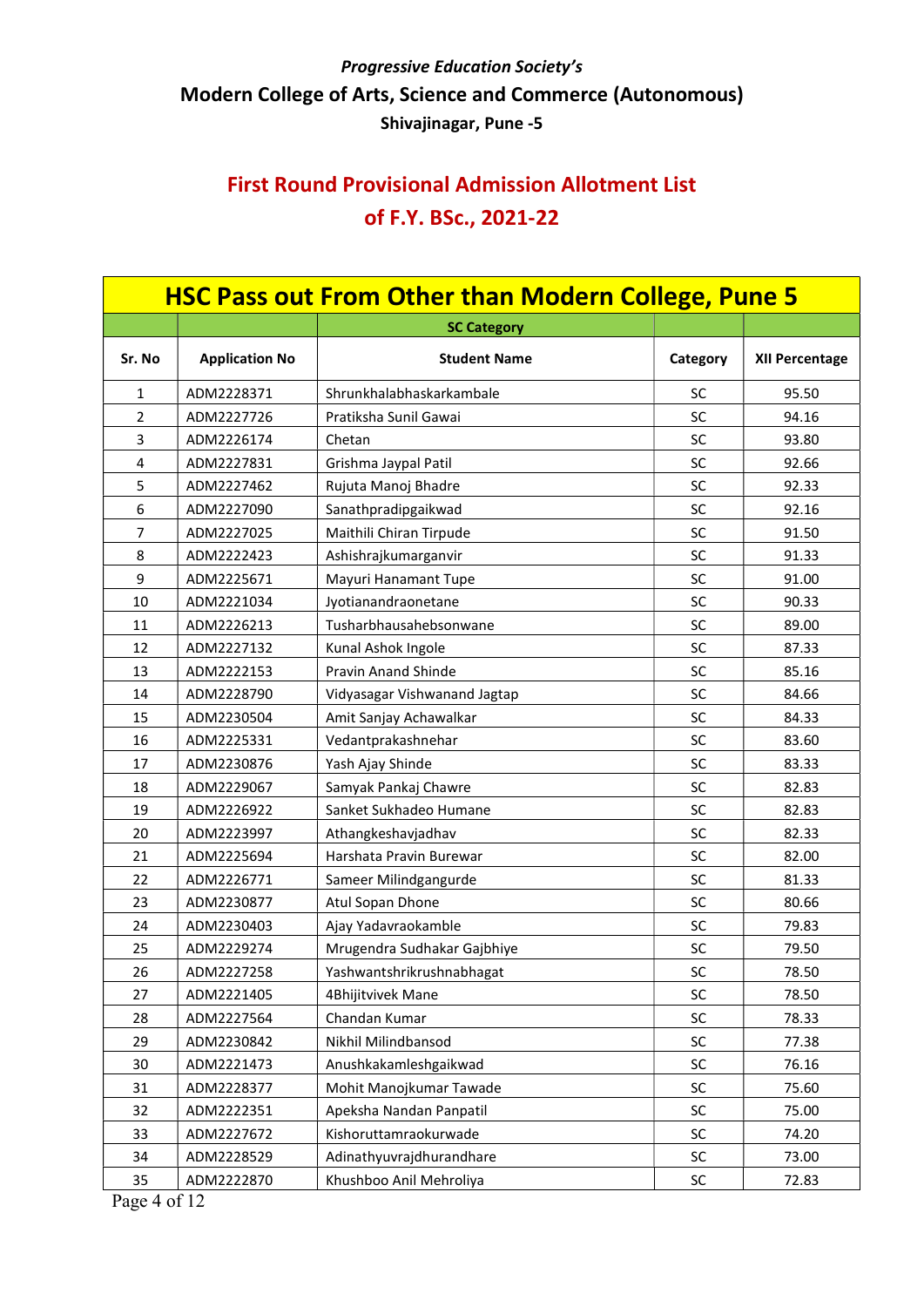#### First Round Provisional Admission Allotment List

| 36                      | ADM2230961            | Rohit Sanjay Tayade         | <b>SC</b>  | 72.66                 |
|-------------------------|-----------------------|-----------------------------|------------|-----------------------|
| 37                      | ADM2223481            | Nitikesh Pandurang Kale     | SC         | 72.16                 |
| 38                      | ADM2224677            | Rohan Atmaram Nannaware     | SC         | 70.92                 |
| 39                      | ADM2222445            | Ritesh Nilambari Hargude    | <b>SC</b>  | 70.83                 |
| 40                      | ADM2229719            | Jeevak Ravindra Shravasti   | SC         | 70.15                 |
| 41                      | ADM2224777            | Aman Amol Khilare           | <b>SC</b>  | 68.33                 |
| 42                      | ADM2229004            | Valusha Deepak Kamble       | SC         | 66.66                 |
| 43                      | ADM2228044            | Ankita Shokrao Gavhale      | SC         | 66.66                 |
| 44                      | ADM2227399            | Siddharth Milind More       | SC         | 66.30                 |
|                         |                       | <b>St Category</b>          |            |                       |
| Sr. No                  | <b>Application No</b> | <b>Student Name</b>         | Category   | <b>XII Percentage</b> |
| $\mathbf{1}$            | ADM2227306            | Sakshi Namdev Lohakare      | <b>ST</b>  | 83.66                 |
| 2                       | ADM2222994            | Ayush Ajit Chandilkar       | <b>ST</b>  | 81.66                 |
| 3                       | ADM2230436            | Salswkang Debbarma          | ST         | 77.80                 |
| $\overline{\mathbf{4}}$ | ADM2229819            | Hrutuja Rajendra Charose    | <b>ST</b>  | 74.83                 |
| 5                       | ADM2223930            | Shangkhu Debbarma           | ST         | 74.00                 |
| 6                       | ADM2228174            | Tejal Nandkumar Jangale     | ST         | 62.61                 |
|                         |                       | Nt-A / Vjnt / Vjdt          |            |                       |
| Sr. No                  | <b>Application No</b> | <b>Student Name</b>         | Category   | XII Percentage        |
| $\mathbf{1}$            | ADM2226852            | Pratima Prakashsingh Rajput | VJDT/NT(A) | 94.00                 |
| $\overline{2}$          | ADM2222201            | Mansinamdeoshirsat          | VJDT/NT(A) | 92.50                 |
| 3                       | ADM2223150            | Samruddhi Yoendrasing Patil | VJDT/NT(A) | 90.66                 |
| $\overline{\mathbf{4}}$ | ADM2230985            | Komal Devidas Chavan        | VJDT/NT(A) | 88.40                 |
| 5                       | ADM2223155            | Abhijit Pandit Rathod       | VJDT/NT(A) | 88.00                 |
| 6                       | ADM2223302            | Abhishek Bhausaheb Wagh     | VJDT/NT(A) | 86.00                 |
| $\overline{7}$          | ADM2227964            | Suyash Namdev Chavhan       | VJDT/NT(A) | 82.16                 |
|                         |                       | <b>Nt B Category</b>        |            |                       |
| Sr. No                  | <b>Application No</b> | <b>Student Name</b>         | Category   | <b>XII Percentage</b> |
| 1                       | ADM2223175            | Sanika Jitendra Mule        | NT(B)      | 96.33                 |
| $\overline{2}$          | ADM2222579            | Janhavi Sachin Khare        | NT(B)      | 96.00                 |
| 3                       | ADM2228318            | Kishori Suresh More         | NT(B)      | 93.50                 |
| 4                       | ADM2230595            | Aditya Bhaskar Mohite       | NT(B)      | 92.33                 |
| 5                       | ADM2226041            | Abhijit Shrinivas Dhumal    | NT(B)      | 90.83                 |
| 6                       | ADM2224012            | Vaibhavbhateshchavan        | NT(B)      | 89.66                 |
| $\overline{7}$          | ADM2225613            | Sanika Sudhakar Nagpure     | NT(B)      | 87.00                 |
|                         |                       | <b>Nt C Category</b>        |            |                       |
| Sr. No                  | <b>Application No</b> | <b>Student Name</b>         | Category   | XII Percentage        |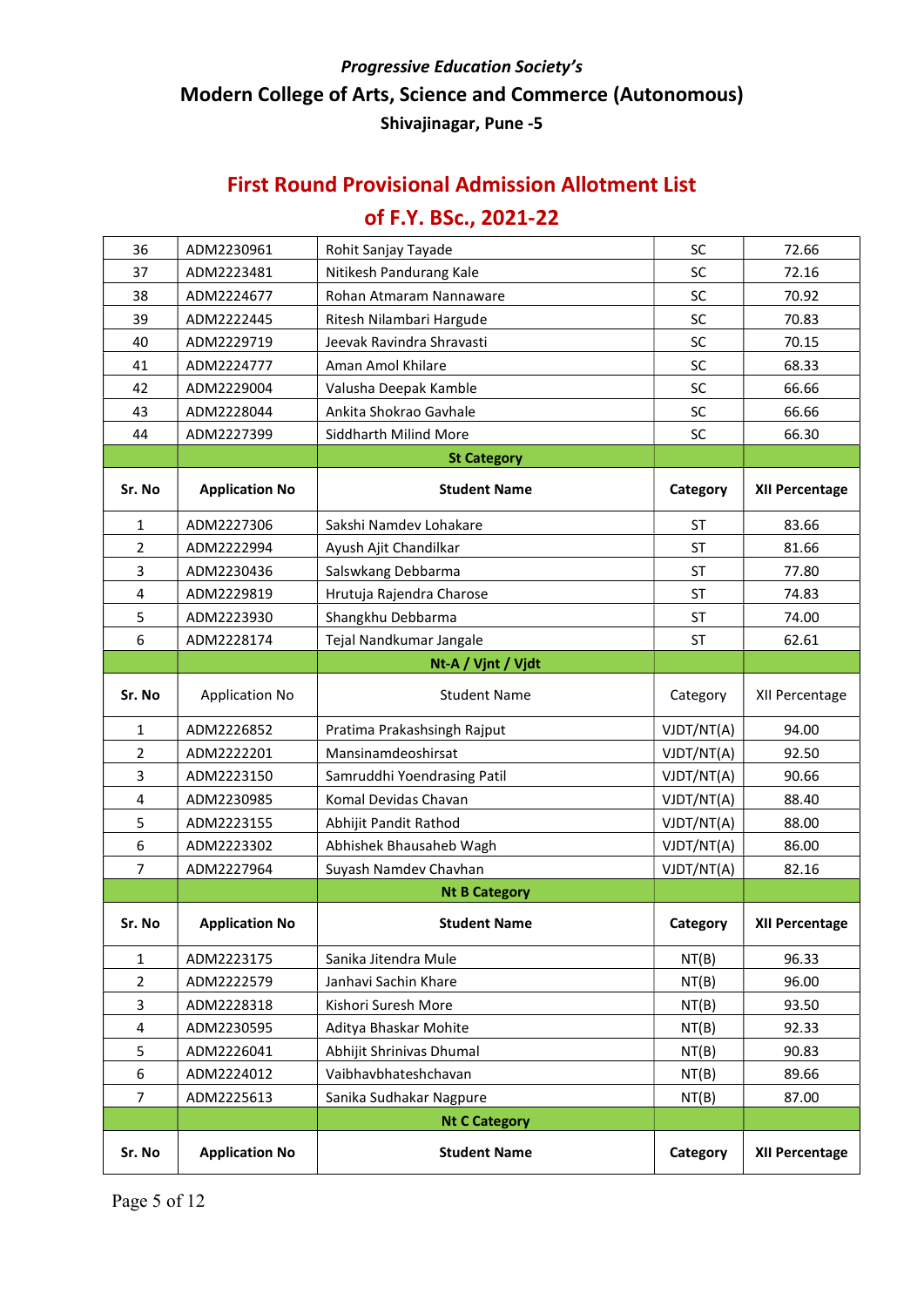#### First Round Provisional Admission Allotment List

| $\mathbf{1}$   | ADM2226185            | Sakshi Ramchandra Jamdade      | <b>NT©</b> | 89.66                 |
|----------------|-----------------------|--------------------------------|------------|-----------------------|
| $\overline{2}$ | ADM2222925            | Harshada Mahendra Katkar       | <b>NT©</b> | 89.50                 |
| 3              | ADM2226591            | Sahil Vijay Dhewale            | <b>NT©</b> | 88.00                 |
| 4              | ADM2224225            | Mayur Kashinath Shendage       | <b>NT©</b> | 86.50                 |
| 5              | ADM2226806            | Harshad Sanjay Shingade        | <b>NT©</b> | 83.66                 |
| 6              | ADM2225803            | Mohini Janardhan Ughade        | <b>NT©</b> | 83.33                 |
| $\overline{7}$ | ADM2226146            | Pratiksha Balasaheb Gawade     | <b>NT©</b> | 82.16                 |
|                |                       | <b>Nt-D Category</b>           |            |                       |
| <b>Sr No</b>   | <b>Application No</b> | <b>Student Name</b>            | Category   | <b>XII Percentage</b> |
| 1              | ADM2227744            | Shubhda Abhijit Naverkar       | NT(D)      | 93.33                 |
| $\overline{2}$ | ADM2231078            | Aniket Suresh Shekade          | NT(D)      | 92.16                 |
| 3              | ADM2226805            | Sushma Shivaji Nagare          | NT(D)      | 91.50                 |
| 4              | ADM2225841            | Pranjali Vijaykant Sangale     | NT(D)      | 88.50                 |
| 5              | ADM2225686            | Radhika Arjun Aghav            | NT(D)      | 88.00                 |
|                |                       | <b>Sbc Category</b>            |            |                       |
| Sr. No         | <b>Application No</b> | <b>Student Name</b>            | Category   | <b>XII Percentage</b> |
| 1              | ADM2222325            | Pawan Ravindra Yelgire         | <b>SBC</b> | 93.66                 |
| $\overline{2}$ | ADM2228893            | Omkar Uttam Kamble             | SBC        | 88.33                 |
| 3              | ADM2222969            | Neha Tushar Chothe             | <b>SBC</b> | 87.16                 |
| 4              | ADM2226076            | Juyee Rawindra Wadkar          | <b>SBC</b> | 85.83                 |
| 5              | ADM2230993            | Chaitali Nandakishor Sonawane  | <b>SBC</b> | 83.53                 |
|                |                       | <b>Obc Category</b>            |            |                       |
| Sr. No         | <b>Application No</b> | <b>Student Name</b>            | Category   | <b>XII Percentage</b> |
| $\mathbf{1}$   | ADM2227798            | Vijayant Tanba Mohurle         | OBC        | 98.00                 |
| $\overline{2}$ | ADM2227848            | Sakshi Umesh Chaudhari         | <b>OBC</b> | 97.66                 |
| 3              | ADM2225598            | Jayesh Madhukar Ahire          | <b>OBC</b> | 96.50                 |
| 4              | ADM2223390            | Pushkar Jitendra Patil         | OBC        | 96.50                 |
| 5              | ADM2228656            | Sakshi Tanaji Ubale            | OBC        | 96.50                 |
| 6              | ADM2227720            | Sneha Dilip Nile               | OBC        | 96.33                 |
| 7              | ADM2221768            | Shreya Vishwanath Malkud       | OBC        | 96.00                 |
| 8              | ADM2223181            | Akshata Gajanan Dainiwal       | OBC        | 96.00                 |
| 9              | ADM2226025            | Bhiaravi Dnyaneshwar Salunkhe  | OBC        | 95.00                 |
| 10             | ADM2226165            | Abhijeet Gajanan Gore          | OBC        | 94.83                 |
| 11             | ADM2229876            | Vaishnavi Kailas Raut          | OBC        | 94.66                 |
| 12             | ADM2221480            | Sanika Dashrath Jumale         | OBC        | 94.40                 |
| 13             | ADM2223600            | Om Sunil Jadhav                | OBC        | 94.16                 |
| 14             | ADM2225148            | Chaitanya Ganesh Patil         | OBC        | 94.00                 |
| 15             | ADM2229863            | Rushikesh Dattatray Vishwasrao | OBC        | 94.00                 |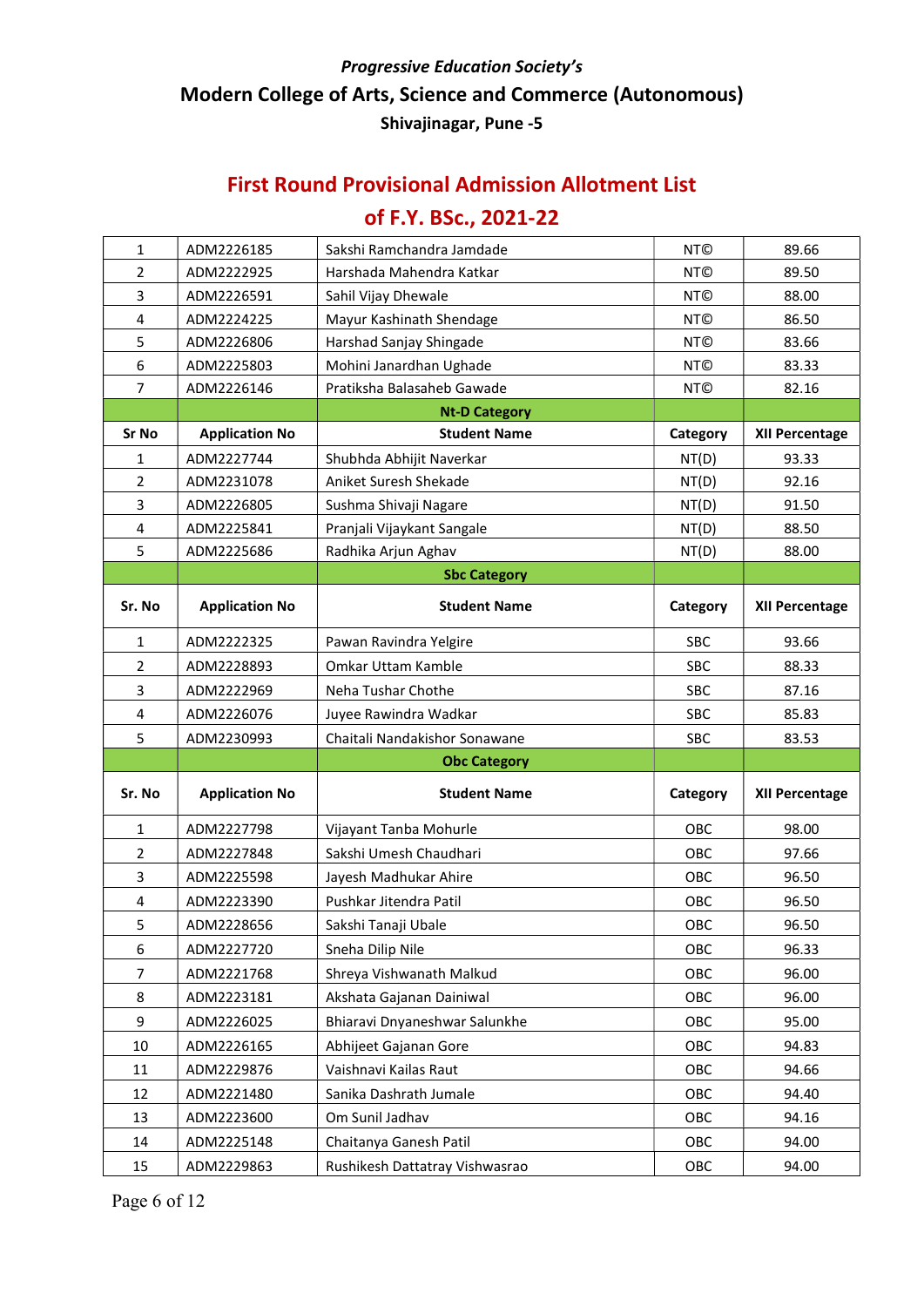## First Round Provisional Admission Allotment List

| 16             | ADM2225880            | Srushti Savin Awasarkar        | OBC        | 93.16                 |
|----------------|-----------------------|--------------------------------|------------|-----------------------|
| 17             | ADM2226414            | Vishakha Hemraj Deore          | OBC        | 93.16                 |
| 18             | ADM2227774            | Sanika Narayan Patil           | OBC        | 92.83                 |
| 19             | ADM2224268            | Sanika Nandkishor Shirode      | OBC        | 92.16                 |
| 20             | ADM2230890            | Vaishnavi Nitin Patil          | OBC        | 92.00                 |
| 21             | ADM2230818            | Om Vinod Savale                | OBC        | 91.83                 |
| 22             | ADM2223816            | Krishikesh Sunil Patil         | OBC        | 91.50                 |
| 23             | ADM2222103            | Shruti Kiran Mali              | OBC        | 91.16                 |
| 24             | ADM2221787            | Gaurav Maroti Sakhare          | OBC        | 91.00                 |
| 25             | ADM2221456            | Gayatri Santosh Zulpe          | OBC        | 90.66                 |
| 26             | ADM2225532            | Niranjan Bhausaheb Yadav       | OBC        | 90.66                 |
| 27             | ADM2223105            | Vinay Ramesh Habale            | OBC        | 90.50                 |
| 28             | ADM2227789            | Prathmesh Dnyaneshwar More     | OBC        | 90.16                 |
| 29             | ADM2228184            | Amruta Mallesha Khairavkar     | OBC        | 90.00                 |
| 30             | ADM2225626            | Rushikesh Dnyaneshwar Yashwant | OBC        | 90.00                 |
| 31             | ADM2230467            | Swanandi Anil Bhalerao         | <b>OBC</b> | 89.83                 |
| 32             | ADM2222017            | Siddhi Nagesh Salvi            | OBC        | 89.66                 |
| 33             | ADM2224174            | Vaishnav Vinod Amrutkar        | OBC        | 89.50                 |
| 34             | ADM2228340            | Maheshwari Ishwarlal Patil     | OBC        | 89.50                 |
| 35             | ADM2227742            | Abhishek Santosh Dengale       | OBC        | 89.50                 |
| 36             | ADM2223035            | Vijay Chandrakant Jadhav       | OBC        | 89.33                 |
| 37             | ADM2224531            | Rushikesh Dnyandeo Pujari      | OBC        | 89.00                 |
| 38             | ADM2221336            | Mahek Manoj Chaudhari          | OBC        | 89.00                 |
| 39             | ADM2226324            | Sudarshan Dipak Patil          | OBC        | 89.00                 |
| 40             | ADM2230430            | Samruddhi Vijay Manekar        | OBC        | 89.00                 |
| 41             | ADM2226633            | Kaveri Dattu Markad            | OBC        | 88.83                 |
| 42             | ADM2223598            | Satvik Machhindra Agre         | OBC        | 88.83                 |
| 43             | ADM2221622            | Gauray Raman Patil             | OBC        | 88.66                 |
| 44             | ADM2230544            | Saurabh Rajendra Ghongade      | OBC        | 88.20                 |
| 45             | ADM2221971            | Om Nilesh Kapadne              | OBC        | 88.00                 |
| 46             | ADM2223437            | Sayali Sanjay Andraskar        | OBC        | 88.00                 |
| 47             | ADM2223464            | Saiprasad Balaji Somshette     | OBC        | 87.66                 |
|                |                       | <b>Ews Category</b>            |            |                       |
| Sr. No         | <b>Application No</b> | <b>Student Name</b>            | Category   | <b>XII Percentage</b> |
| $\mathbf{1}$   | ADM2227676            | Snehal Ravindra Sawant         | EWS        | 96.33                 |
| $\overline{2}$ | ADM2227437            | Prasad Vilas Zalake            | EWS        | 96.00                 |
| 3              | ADM2223071            | Jameer Iqbal Shaikh            | EWS        | 95.33                 |
| 4              | ADM2228221            | Shreyash Santosh Shrivastav    | EWS        | 94.16                 |
| 5              | ADM2230803            | Arya Sunil Deshmukh            | EWS        | 93.83                 |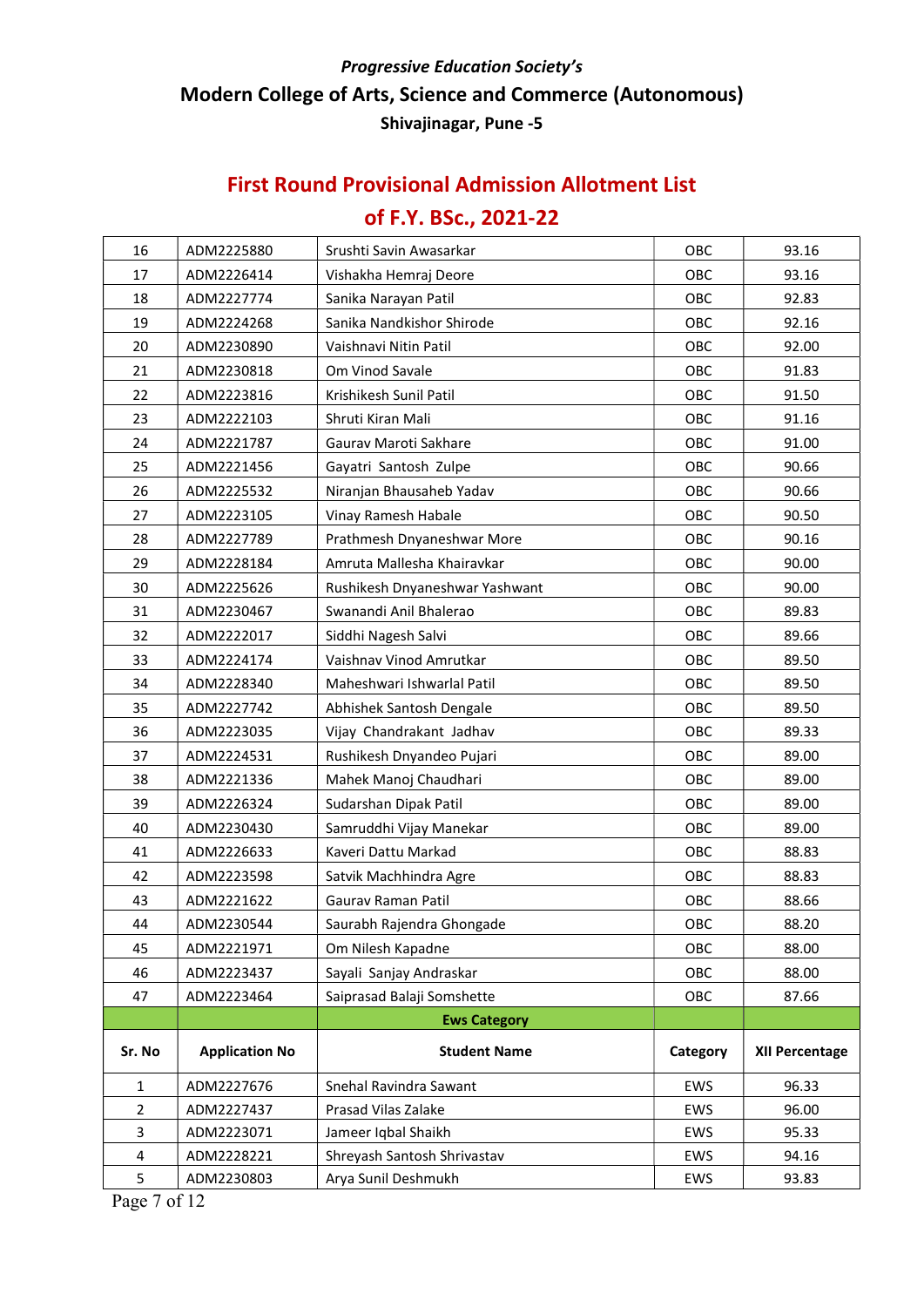#### First Round Provisional Admission Allotment List

# of F.Y. BSc., 2021-22

| 6              | ADM2229199            | Yash Anil Bitle                  | <b>EWS</b> | 93.66                 |
|----------------|-----------------------|----------------------------------|------------|-----------------------|
| $\overline{7}$ | ADM2221120            | Arya Sagar Palkritwar            | <b>EWS</b> | 93.50                 |
| 8              | ADM2223706            | Kritika Sandeep Bagga            | <b>EWS</b> | 93.20                 |
| 9              | ADM2224838            | Chinmay Dattatray Chavan         | EWS        | 93.00                 |
| 10             | ADM2230273            | Gajanan Prabhakar Patil          | EWS        | 92.83                 |
| 11             | ADM2222102            | Ganesh Mohan Chavan              | EWS        | 92.50                 |
| 12             | ADM2221398            | Atharva Narendra Pendse          | EWS        | 90.50                 |
| 13             | ADM2226990            | Anuja Hindurao Bhosale           | EWS        | 90.50                 |
| 14             | ADM2229468            | Gautam Ambadas Pawar             | EWS        | 90.16                 |
| 15             | ADM2229030            | Aishwarya Balasaheb Kohinkar     | <b>EWS</b> | 89.83                 |
| 16             | ADM2223747            | Harshvardhan Anil Patil          | EWS        | 89.83                 |
| 17             | ADM2222166            | Varun Tanaji Chonde              | EWS        | 89.00                 |
| 18             | ADM2225651            | Amit Jagannath Patole            | EWS        | 88.66                 |
| 19             | ADM2229564            | Sarvesh Machhindra Dighe         | EWS        | 88.50                 |
| 20             | ADM2225311            | Sakshi Nilesh Lamkhade           | <b>EWS</b> | 87.50                 |
| 21             | ADM2225026            | Jaysinh Ganpatrao Patil          | EWS        | 87.33                 |
| 22             | ADM2225124            | Ranjeet Sanjay Mane              | <b>EWS</b> | 87.00                 |
| 23             | ADM2221989            | Chidanand Yashwant Inamdar       | EWS        | 87.00                 |
| 24             | ADM2225065            | Sushil Balaji Gharde             | <b>EWS</b> | 86.66                 |
| 25             | ADM2226707            | Aryan Sanjay Puranpole           | EWS        | 86.50                 |
| 26             | ADM2221531            | Rahul Chandrakant Khilari        | EWS        | 86.16                 |
| 27             | ADM2230855            | Dhanashri Balasaheb Deshmukh     | EWS        | 86.16                 |
| 28             | ADM2230796            | Avinash Madhukarrao Pawale       | EWS        | 86.00                 |
| 29             | ADM2225495            | Ishwari Anant Kulkarni           | EWS        | 85.83                 |
| 30             | ADM2228210            | Pramod Bhagvat Survase           | EWS        | 85.16                 |
| 31             | ADM2226589            | Sejal Thakabhau Darekar          | EWS        | 84.83                 |
| 32             | ADM2223158            | Vaishnavi Mohanrao Salunkhe      | EWS        | 84.66                 |
|                |                       | <b>Open Category</b>             |            |                       |
| Sr. No         | <b>Application No</b> | <b>Student Name</b>              | Category   | <b>XII Percentage</b> |
| 1              | ADM2229232            | Srushti Rajaram Salave           | Open       | 97.66                 |
| $\overline{2}$ | ADM2226550            | Shreeya Rajesh Parab             | Open       | 96.83                 |
| 3              | ADM2227923            | Siddhi Dnyaneshwar Sontakke      | Open       | 96.50                 |
| 4              | ADM2227419            | Vaishnavi Sambhaji Jadhav        | Open       | 96.50                 |
| 5              | ADM2224107            | Sakshi Prakash Muravade          | Open       | 96.16                 |
| 6              | ADM2228368            | Khushi Maninder Pal Singh Pardal | Open       | 95.80                 |
| 7              | ADM2229992            | Manjari Agrawal                  | Open       | 95.80                 |
| 8              | ADM2229975            | Snehal Mahadeo Unhale            | Open       | 95.20                 |
| 9              | ADM2222762            | Anisha Rajabhau Padwal           | Open       | 94.50                 |
| 10             | ADM2230328            | Madhura Deepakraj Nikam          | Open       | 94.33                 |
| 11             | ADM2229628            | Vishal Sugriv Gundibone          | Open       | 94.33                 |

Page 8 of 12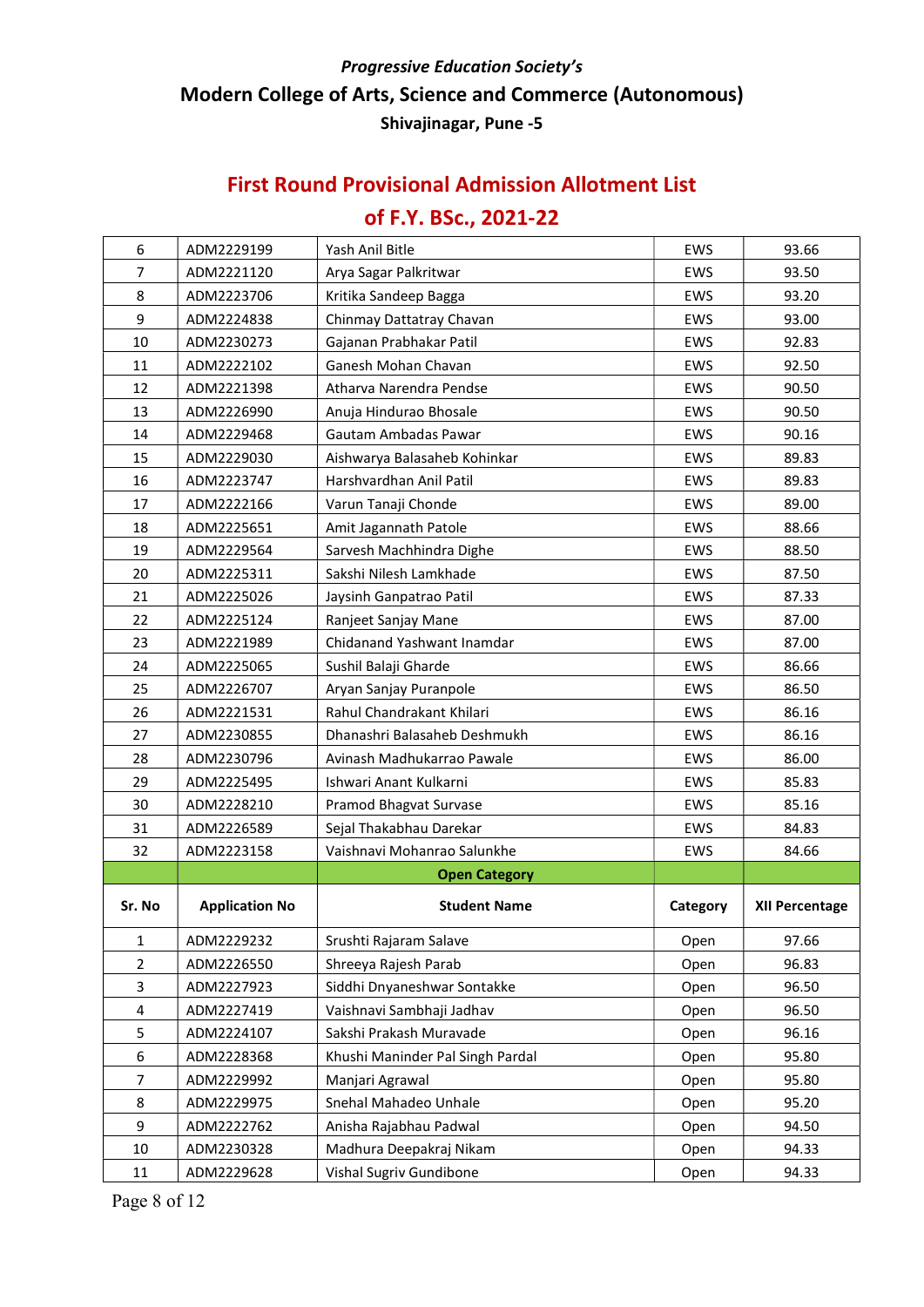#### First Round Provisional Admission Allotment List

# of F.Y. BSc., 2021-22

| 12 | ADM2228762 | Kajal Vijaykumar Tiwari         | Open        | 94.16 |
|----|------------|---------------------------------|-------------|-------|
| 13 | ADM2229514 | Pratham Shekhar Bahirat         | Other       | 94.00 |
| 14 | ADM2229938 | Mrunali Devidas Parkale         | Open        | 94.00 |
| 15 | ADM2223606 | Kshitij Mallinath Parshetti     | Open        | 93.83 |
| 16 | ADM2225066 | Aditya Umesh Patil              | Open        | 93.83 |
| 17 | ADM2221046 | Sanskruti Manish Kulkarni       | Open        | 93.66 |
| 18 | ADM2229036 | Vyankateshwar Trivikram Shendye | Other       | 93.66 |
| 19 | ADM2222711 | Asmi Mandar Acharya             | Open        | 93.60 |
| 20 | ADM2230716 | Vaijayanti Abhijity Darekar     | Open        | 93.20 |
| 21 | ADM2227232 | Avantika Pravinkumar Thakre     | Open        | 92.66 |
| 22 | ADM2225178 | Pitambar Nareshwar Pandey       | Open        | 92.61 |
| 23 | ADM2222630 | Gagandeep Kaur                  | Open        | 92.60 |
| 24 | ADM2221301 | Shaunak Avinash Thigale         | Open        | 92.50 |
| 25 | ADM2223999 | Om Madhavrao Belkar             | Open        | 92.33 |
| 26 | ADM2228376 | Nikita Sominath Nannaware       | Open        | 92.33 |
| 27 | ADM2221163 | Vedika Dinesh Patil             | Open        | 92.20 |
| 28 | ADM2222619 | Mugdha Virendra Joshi           | Open        | 92.16 |
| 29 | ADM2225723 | Utkarsh Sanjay Nikam            | Open        | 92.00 |
| 30 | ADM2227120 | Parth Sagar Dokare              | Open        | 92.00 |
| 31 | ADM2229374 | Shachi Abhijit Pimpley          | Open        | 91.83 |
| 32 | ADM2223380 | Shantanu Sudhir Vaishampayan    | Open        | 91.83 |
| 33 | ADM2221071 | Drishti Ashish Shah             | Open        | 91.50 |
| 34 | ADM2229901 | Asha Kuber Shelke               | Open        | 91.33 |
| 35 | ADM2224028 | Adhiraj Bhagwat Mane            | Open        | 91.16 |
| 36 | ADM2225137 | Shreya Mishra                   | Open        | 91.00 |
| 37 | ADM2227144 | Avadhut Narendra Kokane         | Open        | 90.80 |
| 38 | ADM2224102 | Sagarika Sachin Udhane          | Open        | 90.66 |
| 39 | ADM2222328 | Shreya Balasaheb Sapkal         | Open        | 90.66 |
| 40 | ADM2224171 | Pritha Banerjee                 | Open        | 90.60 |
| 41 | ADM2230710 | Utkarsha Shankar Bhosale        | Open        | 90.33 |
| 42 | ADM2230843 | Anushka Manish Dani             | Open        | 90.33 |
| 43 | ADM2223460 | Ishwari Dilip Jadhav            | <b>SEBC</b> | 90.16 |
| 44 | ADM2229377 | Siddhi Sudhakar Bajpai          | Open        | 90.16 |
| 45 | ADM2228091 | Purva Rajesh Bafna              | Open        | 90.16 |
| 46 | ADM2228211 | Pooja Rajshekhar Gogavkar       | Open        | 90.00 |
| 47 | ADM2227972 | Joana Anjan Banerjee            | Open        | 90.00 |
| 48 | ADM2230130 | Tarangini Umesh Dwivedi         | Open        | 90.00 |
| 49 | ADM2222648 | Aditya Govind Yevate            | Open        | 90.00 |
| 50 | ADM2224051 | <b>Omkar Vinay Avachat</b>      | Open        | 90.00 |
| 51 | ADM2224885 | Srushti Rajesh Dhariya          | Open        | 90.00 |
| 52 | ADM2225574 | Priya Ashok Ghadage             | Open        | 89.66 |

Page 9 of 12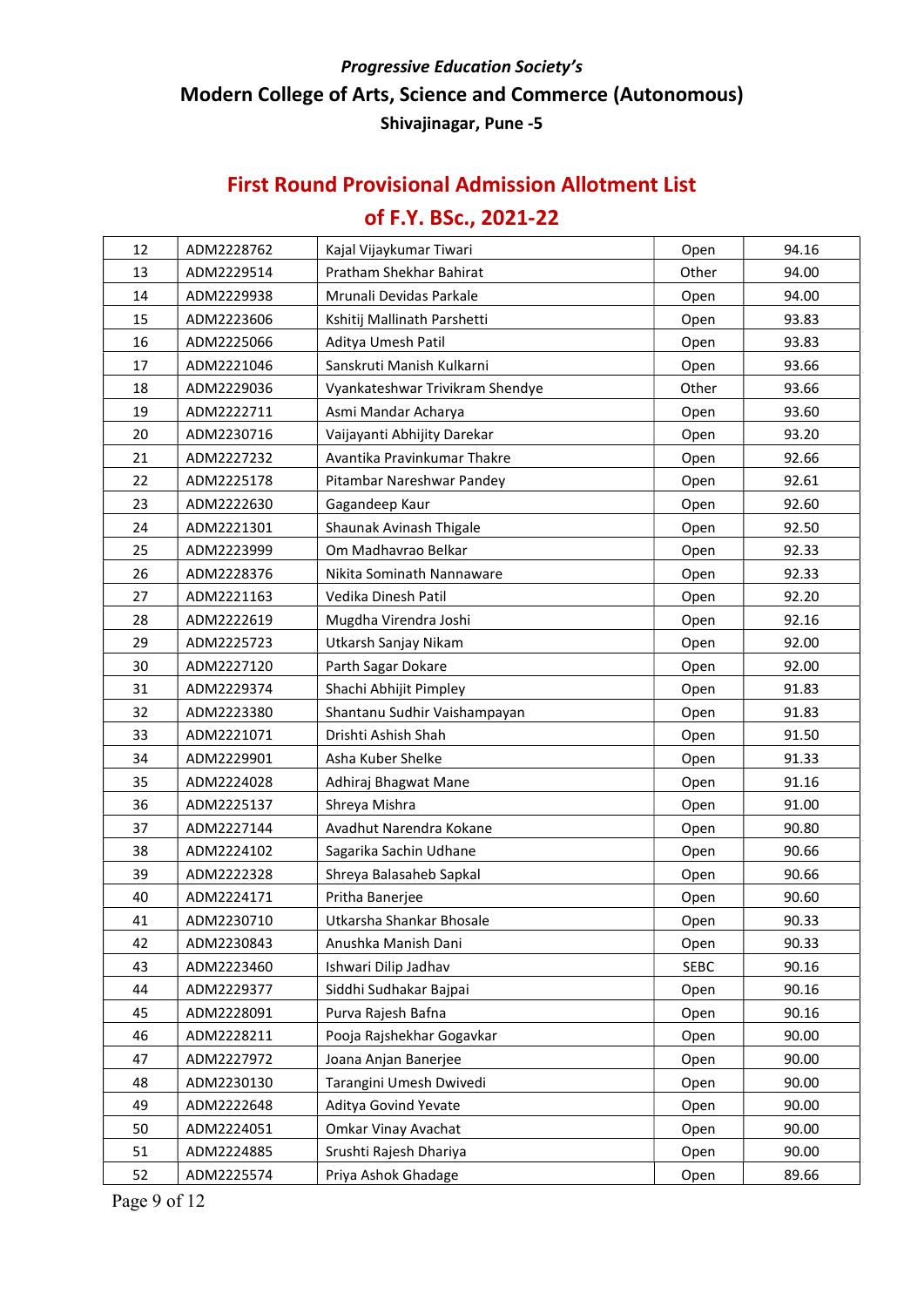#### First Round Provisional Admission Allotment List

# of F.Y. BSc., 2021-22

| 53 | ADM2231152 | Kashish Jatinder           | Open | 89.60 |
|----|------------|----------------------------|------|-------|
| 54 | ADM2225292 | Kishori Shamrao More       | Open | 89.50 |
| 55 | ADM2223885 | Nandini Sudhir Singh       | Open | 89.40 |
| 56 | ADM2225069 | Yogesh Balaji More         | Open | 89.16 |
| 57 | ADM2230847 | Aditya Umesh Khopade       | Open | 89.16 |
| 58 | ADM2228599 | Nidhi Geetesh Tamse        | Open | 89.00 |
| 59 | ADM2223511 | Khushi Swapnil Dhok        | Open | 89.00 |
| 60 | ADM2223167 | Vaishnavi Sunil Pise       | Open | 88.83 |
| 61 | ADM2222411 | <b>Esther Oommen</b>       | Open | 88.83 |
| 62 | ADM2229437 | Saniya Santosh Mhaske      | Open | 88.83 |
| 63 | ADM2221850 | Tanvi Sudhir Ogale         | Open | 88.66 |
| 64 | ADM2224009 | Aditya Anand Mane          | Open | 88.66 |
| 65 | ADM2229348 | Anand Kumar                | Open | 88.60 |
| 66 | ADM2226978 | Pooja Ramesh Pawar         | Open | 88.50 |
| 67 | ADM2227191 | Saee Mahendra Shinde       | Open | 88.50 |
| 68 | ADM2227516 | Ketaki Bhagyesh Patil      | Open | 88.50 |
| 69 | ADM2226815 | Ankita Tanaji Patil        | Open | 88.33 |
| 70 | ADM2229147 | Aasavari Anil Suryawanshi  | Open | 88.33 |
| 71 | ADM2227663 | Priya Bajirao Kedari       | Open | 88.16 |
| 72 | ADM2230494 | Tanishk Sanjay Desale      | Open | 88.16 |
| 73 | ADM2225631 | Pavan Sudhakarrao Payare   | Open | 88.16 |
| 74 | ADM2225393 | Rutuja Namdev Walunj       | Open | 88.00 |
| 75 | ADM2225032 | Sakshi Laxman Sarde        | Open | 87.33 |
| 76 | ADM2225174 | Saloni Santosh Sagwekar    | Open | 87.33 |
| 77 | ADM2226043 | Shriya Bapu Jagtap         | Open | 87.20 |
| 78 | ADM2230932 | Samruddhi Agasti Dhamale   | Open | 87.16 |
| 79 | ADM2225286 | Prajakta Ramdas Borhade    | Open | 87.00 |
| 80 | ADM2225259 | Siddharth Mahesh Sinnarkar | Open | 86.83 |
| 81 | ADM2230903 | Devyani Kaushal Desai      | Open | 86.83 |
| 82 | ADM2230712 | Vyankatesh Sitaram Rane    | Open | 86.83 |
| 83 | ADM2227636 | Vishal Vinayak Kulkarni    | Open | 86.83 |
| 84 | ADM2221639 | Samruddhi Sandeep Joshi    | Open | 86.66 |
| 85 | ADM2230486 | Nikhil Sandip Rokade       | Open | 86.60 |
| 86 | ADM2230229 | Balu Namdev Kale           | Open | 86.50 |
| 87 | ADM2224084 | Madhura Bharat Khopade     | Open | 86.50 |
| 88 | ADM2230750 | Axl Christopher Dlima      | Open | 86.00 |
| 89 | ADM2226992 | Archana Karthikeyan        | Open | 86.00 |
| 90 | ADM2226828 | Akanksha Kalidas Chavan    | Open | 85.83 |
| 91 | ADM2230748 | Sanika Chandrakant Pawar   | Open | 85.83 |
| 92 | ADM2224132 | Ketaki Tushar Sahasrabudhe | Open | 85.83 |
| 93 | ADM2226228 | Savani Sachin Korade       | Open | 85.66 |

Page 10 of 12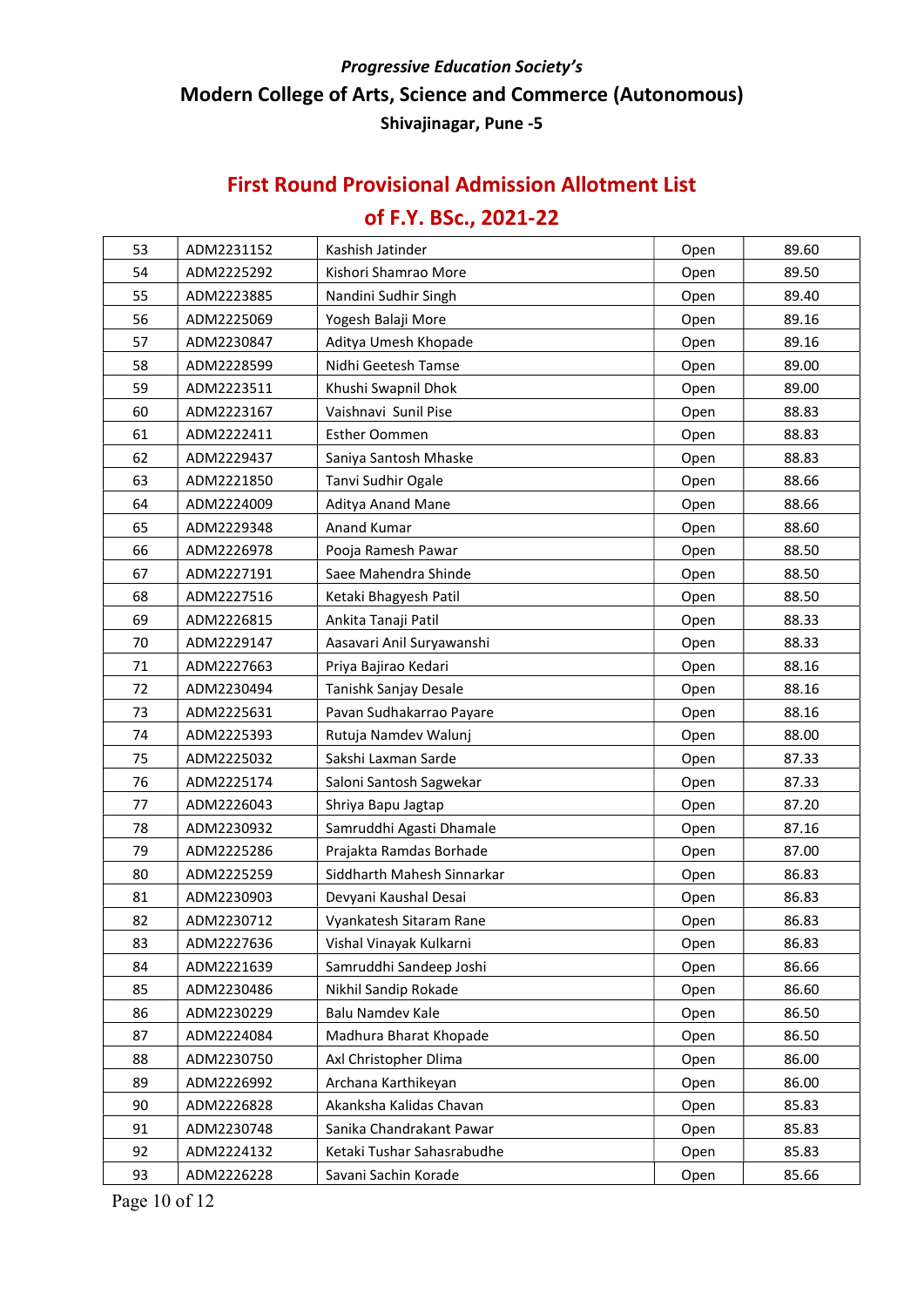#### First Round Provisional Admission Allotment List

| 94  | ADM2221745 | Yukta Rajesh Barad          | Open | 85.66 |
|-----|------------|-----------------------------|------|-------|
| 95  | ADM2223720 | Tejaswini Ramesh Phadtare   | Open | 85.66 |
| 96  | ADM2224639 | Siddhant Lalit Shimpi       | Open | 85.60 |
| 97  | ADM2222554 | Ronit Prasanna Ranade       | Open | 85.50 |
| 98  | ADM2230575 | Sakshi Shivaji Babar        | Open | 85.50 |
| 99  | ADM2229045 | Ankur Anand Kolharkar       | Open | 85.50 |
| 100 | ADM2228574 | Anvita Vikas Nanekar        | Open | 85.50 |
| 101 | ADM2223722 | Akshay Prakash Desai        | Open | 85.33 |
| 102 | ADM2227757 | Anjali Audichya             | Open | 85.20 |
| 103 | ADM2228508 | Mahesh Kalleshwar Mustapure | Open | 85.16 |